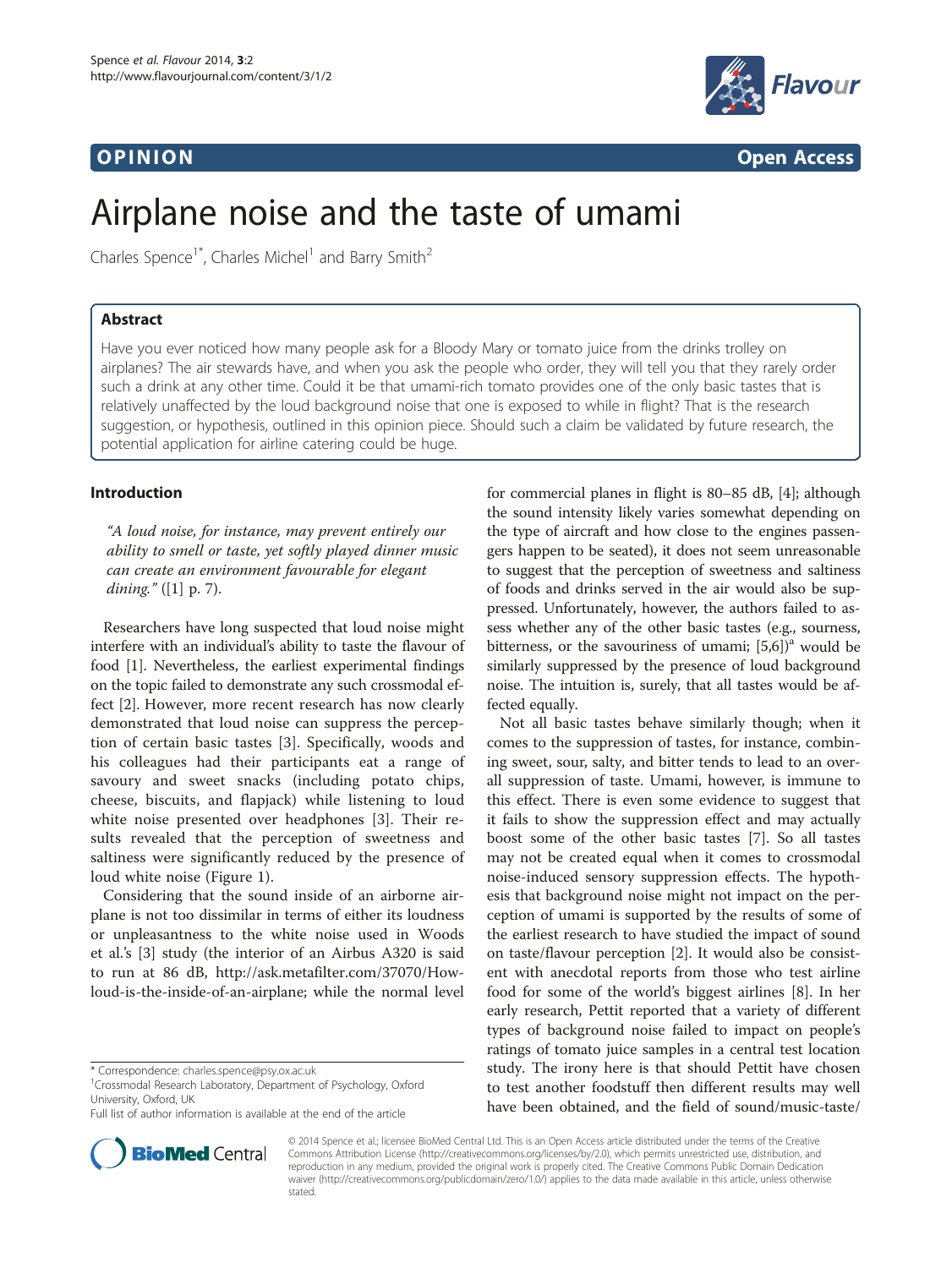<span id="page-1-0"></span>

flavour interaction research may not have been held up for quite as long as it was (see [[9\]](#page-3-0), for a review).

This is, in fact, where the anecdotal observation outlined at the start of this piece comes into play. Should the reported shift in passengers' preference toward ordering tomato-based beverages during flights turn out to be an accurate representation of the true state of affairs, what explains this desire for tomato-based foods? A key feature of tomatoes is that they are rich in umami [\[10\]](#page-3-0). So the question arises as to whether umami might be the one basic taste whose perception is relatively unaffected by the level of background noise. Should it turn out that the taste of umami really is resistant to loud noise, then that will certainly bode well for the umami-based menu recently introduced by British Airways [\[11\]](#page-3-0). Indeed, more generally, there would appear to be something of a growing interest amongst western chefs in the use of umami-rich ingredients in cuisine [\[12\]](#page-3-0), though note that many umami-rich ingredients have been used in Italian cuisine for a long time; think only of the classic 'pasta al pomodoro', often drowned under large amounts of parmesan cheese and tomato sauce; not to mention tomato and anchovy sauces in pizza recipes, all umami-rich. The last combination producing synergistic umami where the umami hit is presumably boosted.

# "The inexplicable blandness of airline food has been pondered at 30,000 feet by generations of travellers." ([[13\]](#page-3-0), p. 13).

Of course, anything we can do to gain a better understanding about why most food tastes less than wonderful in the plane has to be welcome (see [[14\]](#page-3-0) for some of the earliest research on this topic). Indeed, some carriers,

such as Lufthansa and Singapore Airlines, have even built specialized testing facilities in order to mimic the conditions of the average passenger without anyone having to leave the ground [\[8\]](#page-3-0), all with the aim of making their food taste better in the air.

Understanding (or predicting) how flavour perception might be affected by a noise-induced reduction in the perception of any basic taste in airline food (or for that matter in any other food) is by no means a simple matter. First, as has already been noted, the basic tastes interact, and mutually suppress one another in ways that are sometimes unpredictable, e.g., [\[7,15-17](#page-3-0)], with umami being suppressed when combined with any of the other basic tastes, while at the same time enhancing sweetness and saltiness perception. Second, the reduction in the contribution of volatile compounds to flavour perception given the low cabin pressure, not to mention the dry air [[8](#page-3-0)], will also likely reduce any smell-induced taste perception (e.g., as in the case of olfactory-induced sweetness or bitterness; [[18](#page-3-0)]). Note here also that Maga and Lorenz [[19](#page-3-0)] reported that their participants were significantly less sensitive to the four basic tastes in an environment designed to simulate what it is like at 5,000 ft above sea level than at sea level. Finally, it should be noted that a growing body of research now shows that background sound can also affect olfactory perception [\[20-22\]](#page-3-0).

Should it be proved that the perception of umami is indeed noise-insensitive, then one might also want to recommend an umami-rich menu – that is, foods such as parmesan cheese, tomatoes, and mushrooms – to all those vocal restaurant critics out there, especially it seems in North America, who have been complaining that the background noise in many restaurants is simply too loud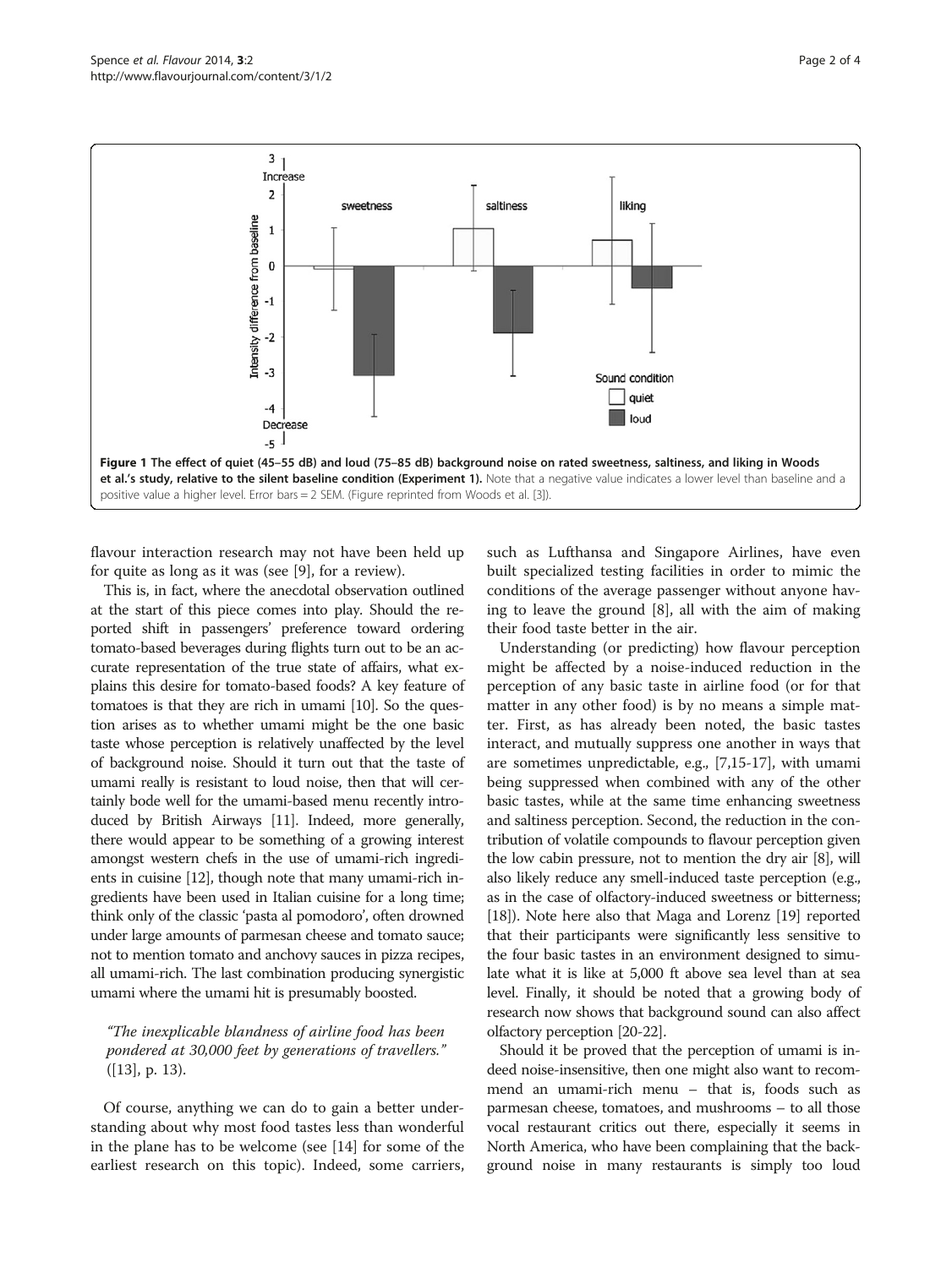nowadays so that they can no longer taste/enjoy their food [[23](#page-3-0)-[25](#page-3-0)]. In fact, Sietsema [\[24,25\]](#page-3-0) measured some restaurants at 90 dB at especially busy times, that is, higher than the noise levels used in the study by Woods et al. [[3\]](#page-3-0), and higher too than the noise levels experienced by passengers in commercial planes while in flight (Figure 2) [\[4](#page-3-0)]!

We would, of course, still be left with the question of what exactly it is that is so special about umami relative to the other 'basic' tastes. But here it is worth remembering that the different tastes serve different evolutionary functions, and what is more we would not be the first to suggest that loud noise might not affect all tastes equally [[26](#page-3-0)]. Furthermore, the latest research from Obrist et al. [[27](#page-3-0)] has demonstrated that umami appears to be special amongst the five basic tastes in being rated as the most intense, and even after matching for intensity effects, gives rise to a sensation that lingers for longer than any of the other tastes (Figure 3). This representation of taste experiences would support the idea that monosodium glutamate, when combined with other tastes, has the power to enhance them [[7\]](#page-3-0) or maybe even 'lift up' overall taste experiences, in particular with loud ambient noise.

Perhaps neuroimaging, especially MRI where the loud background noise is thrown in for free [[28\]](#page-3-0), might be able to help discern where exactly in the human brain such curious crossmodal interactions are taking place.

As a first step at the behavioural level, the ideal solution here might well be to serve the same selection of foods (either umami-rich or without umami) to participants in four different conditions: i) While in flight (i.e., with loud background noise and with low cabin air pressure); ii) While in flight but wearing noise-cancelling headphones (low background noise and low air pressure); iii) On the ground with the engines running, or perhaps, more likely, with prerecorded engine sounds being played back to participants (loud background noise and normal air pressure); and iv) On the ground with the engines off (low background noise and normal air pressure). One would presumably want to assess taste and flavour intensity ratings as well as participants' hedonic responses to the foods served. We would certainly welcome the results of such a study.





# **Conclusions**

In conclusion, perhaps all those travellers who order a Bloody Mary after the seatbelt sign has been turned off have figured out intuitively what scientists are only now slowly coming to recognize empirically, regarding the interaction between what we hear and what we taste [\[9,11](#page-3-0)]. Only future research will be able to definitively show whether certain tastes are more or less affected by background noise (or music) than others. Answering this question may have implications for all of us who need, on occasion, to eat and/or drink in the sky!

# **Endnote**

<sup>a</sup>Though, note that it is something of an open question as to how many 'basic' tastes there actually are [\[29\]](#page-3-0), and whether they should even be called basic in the first